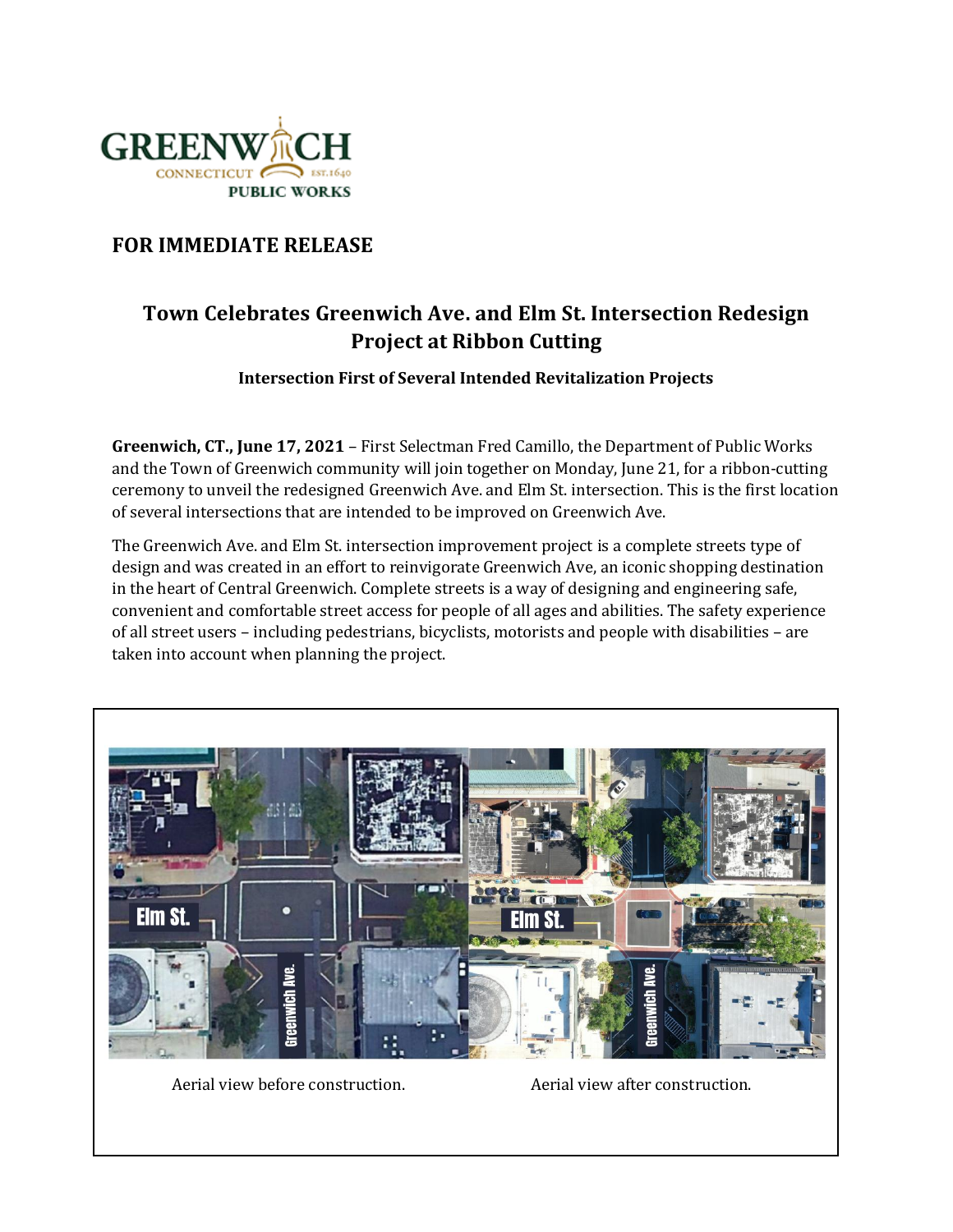With safety and aesthetics in mind, this project built new curb extensions (a.k.a. bump-outs) to decrease pedestrian crossing distances, raised the intersection, added new planting beds, new decorative crosswalks, two new bike racks, new benches and relocated lighting, drainage and amenities. A major safety feature are the curb extensions – it reduces the pedestrian crossing distance by at least 40 percent. Another safety component is the raised roadway, which improves visibility between pedestrians and motorists, while slowing the speed of vehicles as they proceed through the busy intersection. To give better illumination for pedestrians, lights were relocated closer to crosswalks.

Two designated accessible parking spaces have been retrofitted to meet all current codes. These spaces provide dedicated access to the sidewalk from the parking space, never requiring a person to go into the roadway. Since this project raised the intersection and crosswalks, there is a level pathway making it easier for those who have disabilities to travel. Ramps are no longer needed to access the sidewalk. A dedicated spot next to the new benches was added for wheelchair users.

Greenwich Ave. and Elm St. intersection improvement project also includes lining of the drainage and sanitary sewer lines to further extend their lifespan, and a reduction in impervious areas. This intersection improvement project was designed by the Town of Greenwich's Department of Public Works, Engineering Division. Graphic material and landscape design assistance was provided by SLR International Corporation (formerly Milone & MacBroom, Inc.), Cheshire, CT and the project was constructed by FGB Construction Company, Norwalk, CT.

Features of the redesigned Greenwich Ave. and Elm St. intersection:

- Curb extensions (a.k.a. bump-outs) to decrease crossing distance
- Raised intersection (including crosswalks)
- Decorative crosswalks
- Planting beds
- Relocated lighting
- Relocated drainage
- Lining of the drainage and sanitary sewer lines to further extend their lifespan
- Reduction in impervious areas.
- Relocated amenities (trash receptacles)
- Replaced sidewalks
- New bike racks and benches